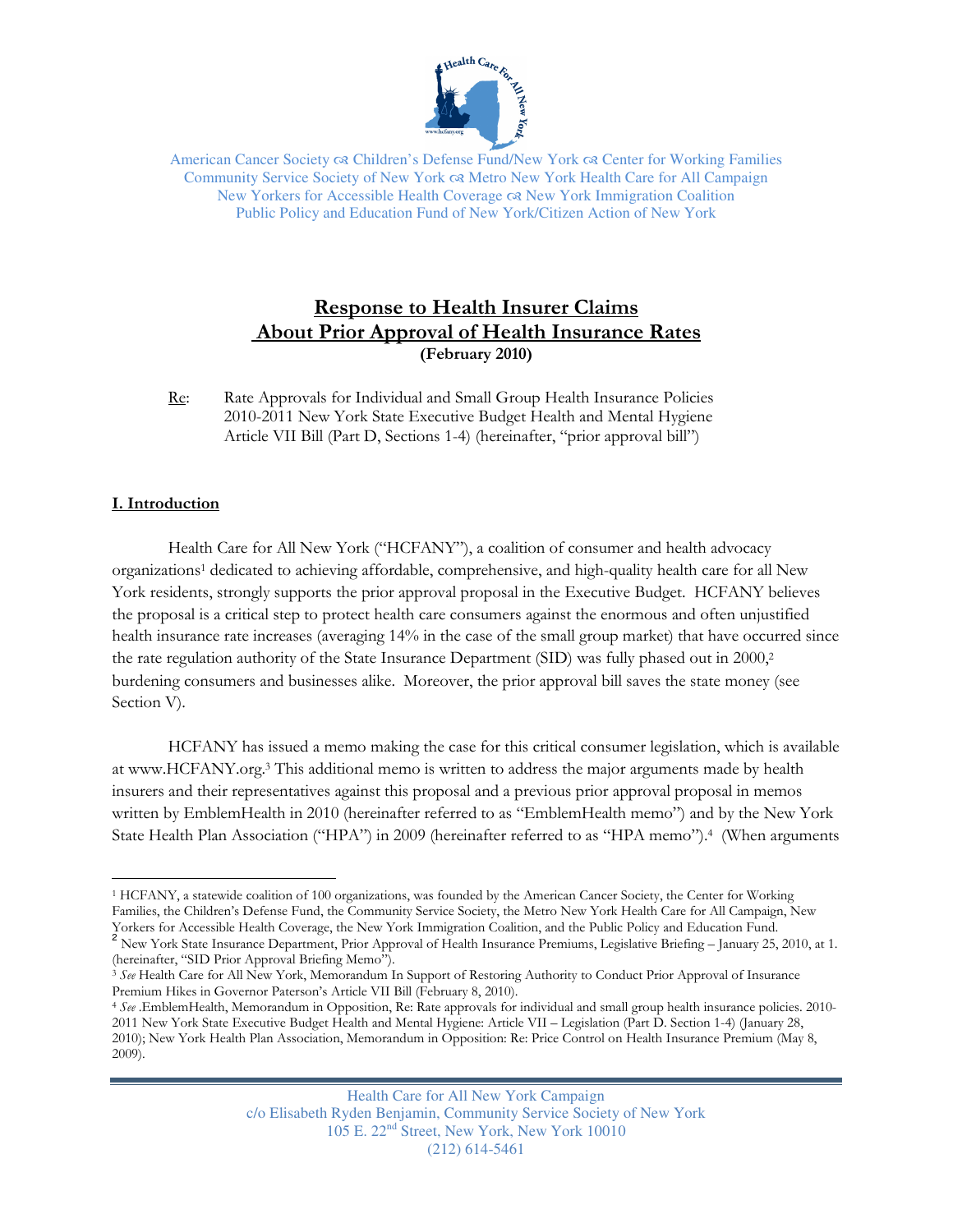

appear in more than one memo, they are referred to as the "industry memos.") HCFANY urges the Legislature to reject the self-serving and often conclusory arguments made by industry representatives.

### II. Myth: Rate Regulation Will Hurt Plan or Provider Solvency or Drive Insurers Out of the Market

 Plan Solvency and Capital Formation: The claim by industry representatives that prior approval would drive health insurance companies out of the New York market is not supported by credible evidence. A memorandum prepared by the Health Plan Association merely argues, without actuarial support, that price controls will deprive health plans of the capital needed to grow and compete. In fact, the independent evidence indicates that New York insurers are reasonably profitable: according to an independent study, HMO profits alone totaled \$5.3 billion from 2001 to 2005. 5 According to the Department of Insurance, industry dividends exceeded \$5 billion from 2000 to 2008.<sup>6</sup> In 2008 and 2009, just three large New York insurers sought approval to issue aggregate dividends to out of state parent corporations exceeding \$2 billion.<sup>7</sup>

Most states have prior approval requirements for at least some insurers or specific markets.<sup>8</sup> Families USA, a nationally-recognized health care advocacy organization, has found that prior approval does not have a deterrent effect on health insurer participation.<sup>9</sup> For example, Minnesota insurance regulators said that since prior approval was adopted in 1993, the state has developed a competitive insurance market with numerous carriers and above average enrollment. Interviews with regulators in nine states indicate that prior approval is an effective mechanism to keep premium rate increases reasonable.<sup>10</sup>

 Role of Insurance Department to Protect Solvency: The EmblemHealth memo argues that prior approval would undermine the "primary objective" of SID to protect the solvency of insurers. Yet one of the principle criteria for Insurance Department determination in the proposed statute is precisely that: assessing whether the proposed increase is "inadequate" to preserve insurer solvency. SID acknowledges and affirms the primacy of this mission, and there is no basis for assuming that it will ignore its responsibilities.

 The industry's argument that the largely unfettered ability to raise rates through the current "file and use" system is necessary to protect them from insolvency is belied by the recent insolvency of MDNY, which was able under that system to raise rates as high as \$8,700.00 per family per month in the individual market and still could not avert liquidation. Over-reliance on misguided and reckless rate increases can destroy an insurer's ability to stay in business. A stronger regulatory role for SID would be more likely to save insurers from insolvency by focusing on their real structural problems

 $\overline{a}$ <sup>5</sup> AIS Risk Consultants, Inc., New York Health Maintenance Organization Profitability: Analysis of HMO Result in New York State From 2001 to 2005) (May 2006), at 4; see also United Hospital Fund, "Merging the Markets: Combining New York's Individual and Small Group Markets into Common Risk Pools," (2009) at viii (noting small group market profits in 2006 were 4.6%).. <sup>6</sup> SID Prior Approval Briefing Memo, at 1.

<sup>7</sup> SID Press Release, December 10, 2009.

<sup>8</sup> Twenty-eight states have adopted prior approval in their individual markets; 20 states have adopted prior approval for the small group market. Families USA, The Facts About Prior Approval of Health Insurance Premium Rates (Health Policy Memo) (June 2008), at 2 (hereinafter, "Families USA Prior Approval Health Policy Memo").

<sup>9</sup> Id., at 1-2.

<sup>10</sup> Id., at 3.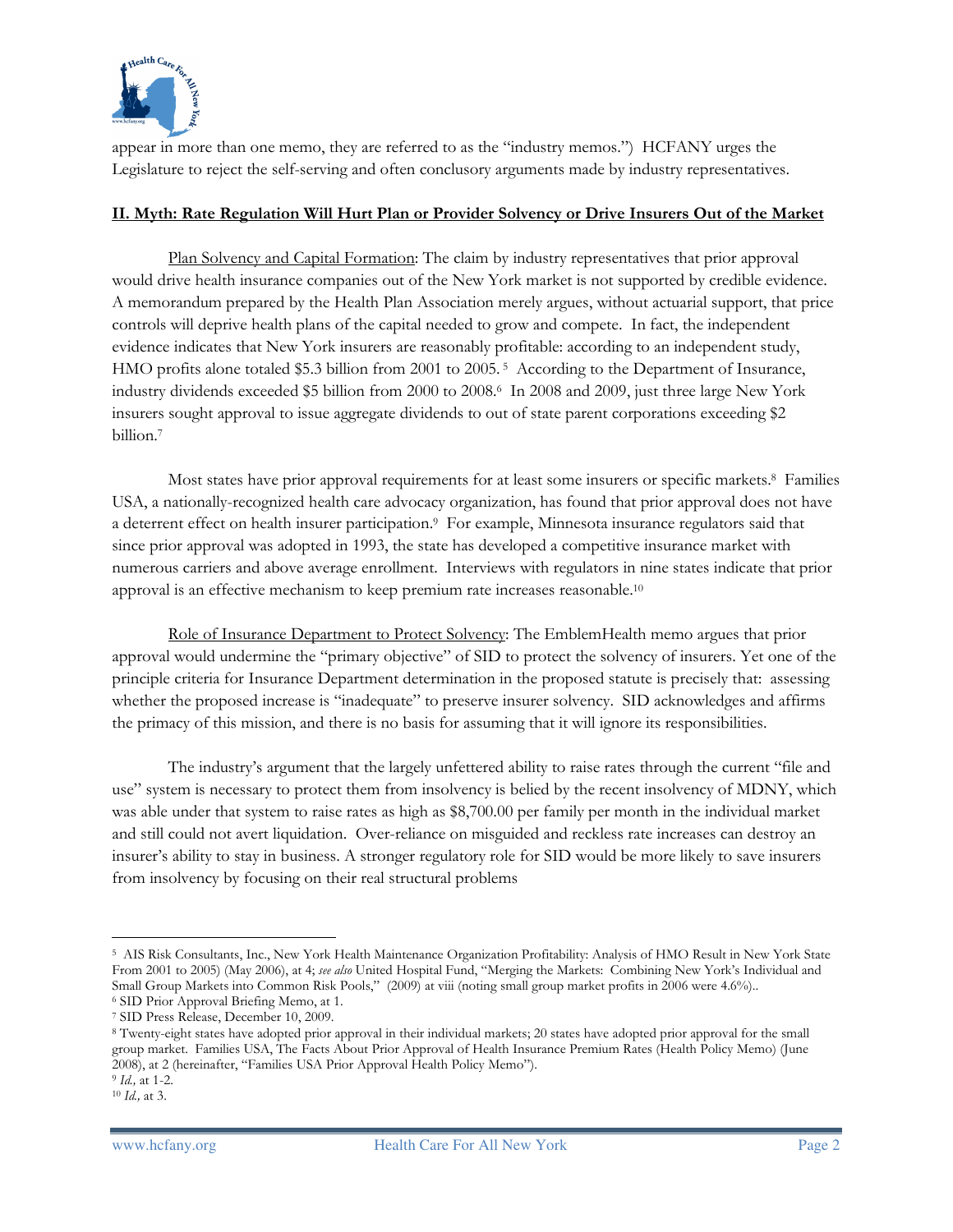

 To be sure, SID also is charged with protecting consumers against increases that are "excessive" or "unreasonable." But if SID were to act recklessly and prevent legitimate rate increases necessary to protect the financial condition of insurers,11 the affected insurers have a ready legal remedy in the form of an Article 78 court proceeding. Consumers who may lose coverage and access to life saving care as a result of excessive or unreasonable rate increases have no corresponding remedy, and suffer irreparable harm under current rules.

 Hospital Solvency: EmblemHealth also states that "health plan solvency is related to the solvency of [sic] the New York's hospitals as well as that of other providers of care," and alleges that the "ripple effect of health plan price control on provider reimbursement is not addressed by the bill." They appear to be arguing that if they are limited in increasing premiums, they will have to, in turn, squeeze the hospitals and other providers in their compensation arrangements. This is an ironic argument coming from insurers which, we have been told time and again by hospitals and doctors, have long used their considerable bargaining power to lower provider reimbursement rates. Indeed, hospitals already consider themselves to be in a state of financial crisis and many primary care and other doctors are now ready to support single payer systems in order to escape insurer hegemony. We agree that some hospitals and other providers in New York State have legitimate concerns in regard to financial solvency right now. We submit that the appropriate response to those concerns is to address them directly through such mechanisms as hospital rate re-regulation, administrative simplification, and recognition of the full range of services for which providers should be reimbursed. There is no basis in past experience to assume that giving insurers carte blanche to raise rates has the effect of protecting provider reimbursements.

# III. Myth: Prior Approval Will Result in Arbitrary Decisions by the State Insurance Department or "Artificial" Suppression of Rates

Politicizing the Process: Time and again, health insurer representatives have argued that rate regulation will result in a "politicized" process that would inhibit their ability to receive legitimate rate increases. HPA and EmblemHealth both ignore the obvious point that nothing in the bill assumes SID will reject or modify any proposed rate increase. As with other basic consumer services that have historically been subject to rate regulation in New York State, regulation simply would give SID the authority to consider the reasonableness of a rate proposal and to determine whether to approve or modify it. As previously stated, should SID act in an arbitrary fashion as insurers speculate that it might, an insurer obviously may seek in court to overturn the Department's decision under Article 78 of the Civil Practice Law and Rules.

 The Fallacy of the Empire Example: Among the most objectionable arguments made by EmblemHealth (and suggested by health insurers at past legislative hearings) is that Empire Blue Cross and Blue Shield's well-publicized financial difficulties in the 1990s were due to prior approval. Specifically, EmblemHealth claims that "prior approval … almost caused the collapse of Empire BlueCross BlueShield," citing Empire's own legislative testimony. In fact, in the 1990s, Empire did not attribute its financial difficulties to artificial rate suppression, but rather to the ability of commercial carriers to "cherry-pick" the health insurance market. Empire's commercial competitors, on the other hand, attributed its problems then

 $\overline{a}$ <sup>11</sup> As an aside, the industry arguments against this bill are fraught with attacks on the State Insurance Department as an honest regulatory agency, a claim we believe lacks merit should not be given credence by the Legislature.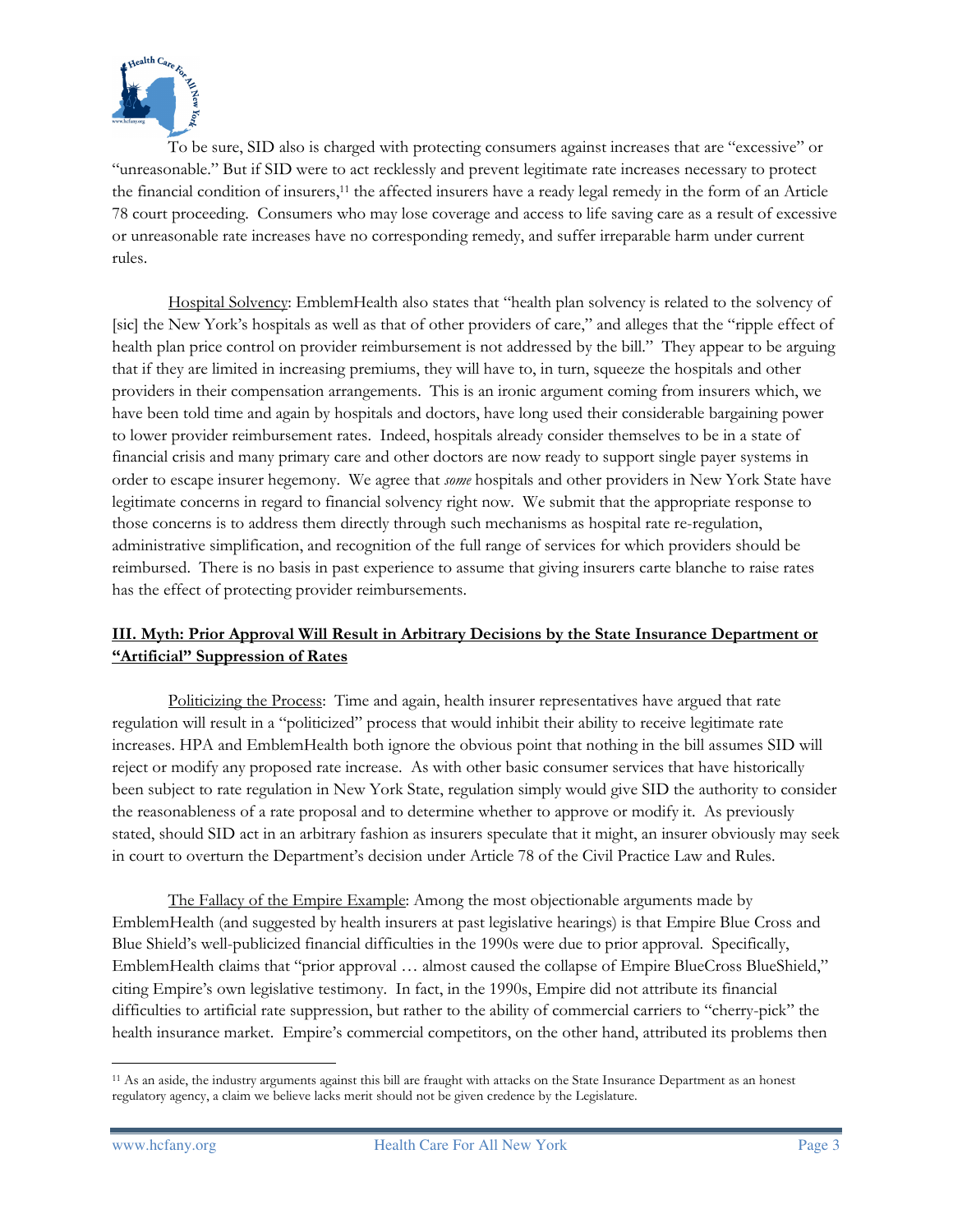

to mismanagement and failure to enter into the managed care market. Empire's management failings were exemplified by the jailing of Jerry Weisman, the company's chief financial officer. Convenient as it now may be for Empire (now a successful for-profit company) and its competitors to now agree to rewrite history, Empire's past problems were simply not attributable to prior approval.

#### IV. Myth: Rate Regulation Will Hurt Efforts to Expand Coverage and Improve the Quality of Care

 Expansion of Coverage for the Insured: There is no evidence to support EmblemHealth's claim that price controls would "damage the state's ability to meaningfully address the problem of the uninsured." On the contrary, a study has shown that each 1% increase in premiums in the state would result in roughly 30,000 additional individuals losing insurance coverage.12 Rate regulation would be a positive step in preventing people from becoming uninsured.

 Quality of Care and Care Management Initiatives: HPA argues that prior approval will lessen the ability of health plans to innovate and invest in quality initiatives. Yet as SID points out, the huge industry dividends achieved from 2000 to 2008 were not invested in the health care system.13 The industry is asserting virtues for the current system for which there is no empirical evidence. Quality, moreover, can be enhanced in various ways. An analysis by Families USA indicates that prior approval promotes quality by preventing insurers from "gaming the market" through such practices as charging lower than average premiums to attract new policyholders and then significantly raising prices on these products.<sup>14</sup>

 Otherwise put, rate regulation provides oversight over insurer practices to ensure that premiums and products are sustainable, which enhances the quality of care and promotes both the interests of consumer protection and the long-term viability of insurers alike.15 In this period of the collapse of major insurance industry giants like AIG due to mismanagement, it should be clearer than ever that greater governmental oversight over the insurance and financial services industries are essential.

 EmblemHealth makes a related argument, that under prior approval, the costs of quality improvement projects such as "comprehensive case and disease management and wellness programs provided by health plans, are treated as administrative costs despite the demonstrated impact on the health of members." HCFANY does not object to examining whether specific beneficial programs and services that are currently treated as non-reimbursable administrative costs, such as case management services, should be reclassified as medical expenses for purposes of both provider reimbursement and medical loss ratio computation. . However, these same issues exist in our current "file and use" system, where presumably insurers are not free to classify such services as medical expenses either. We should address restructuring of our medical reimbursement system, but that issue is entirely separate from the issue of prior approval. .

# V. Myth: Prior Approval Will Place Administrative Burdens on the State

 $\overline{a}$ <sup>12</sup> Id., at 2.

<sup>13</sup> SID Prior Approval Briefing Memo, at 1.

<sup>14</sup> Families USA Prior Approval Health Policy Memo, at 4.

 $15$  *Id.*, at 4.